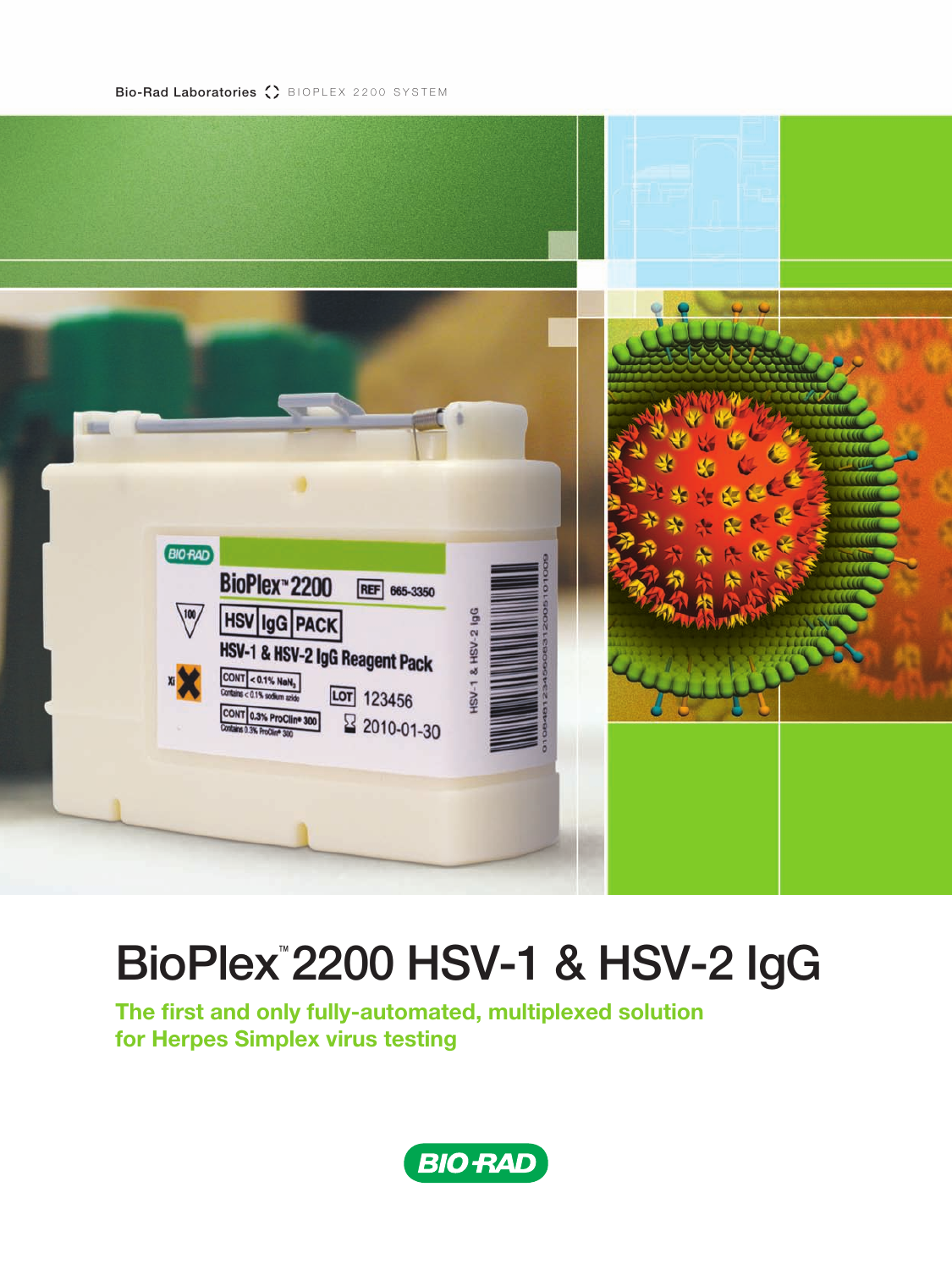

# Like No Other

By detecting and differentiating Herpes Simplex Virus type-specific antibodies, the BioPlex<sup>™</sup> 2200 HSV-1 & HSV-2 kit provides laboratories with more diagnostically useful information for enhanced patient management with highly reproducible results and faster turnaround time.

#### **BioPlex™ 2200 HSV-1 & HSV-2 kit reports results for the following:**

- HSV-1 IgG
- HSV-2 lgG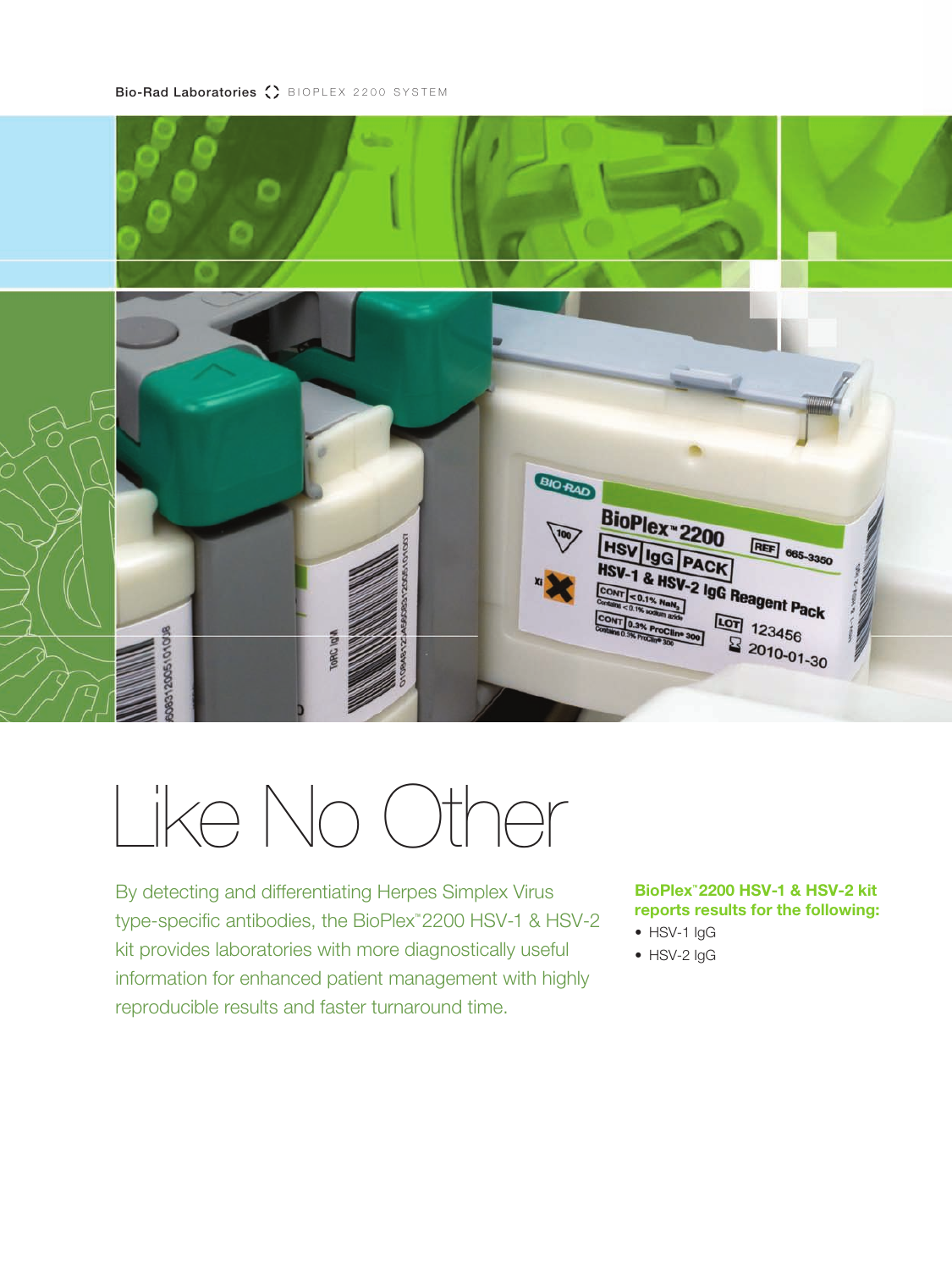

## **Efficiency**

- High throughput up to 200 HSV results per hour for reduced hands-on time and labor costs
- Multiplex workflow two test results available simultaneously for improved turnaround time
- LIS Connectivity Bi-directional communication for automated ordering and reporting



## **Quality**

- Excellent agreement with EIA and Immunoblot methods in the testing population
- Novel chemistry only fully-automated, random access magnetic bead multiplex method
- Market leading precision and reproducibility with CV's less than 7%



## **Confidence**

- Full automation from primary tube to final result, minimizing the chance of human error
- Minimum of 150 measurements per analyte per reaction compared to single photometric measurement in microplate methods
- Internal Quality Control beads included with each sample to verify serum addition, standardize detector performance and detect sample problems with non-specific binding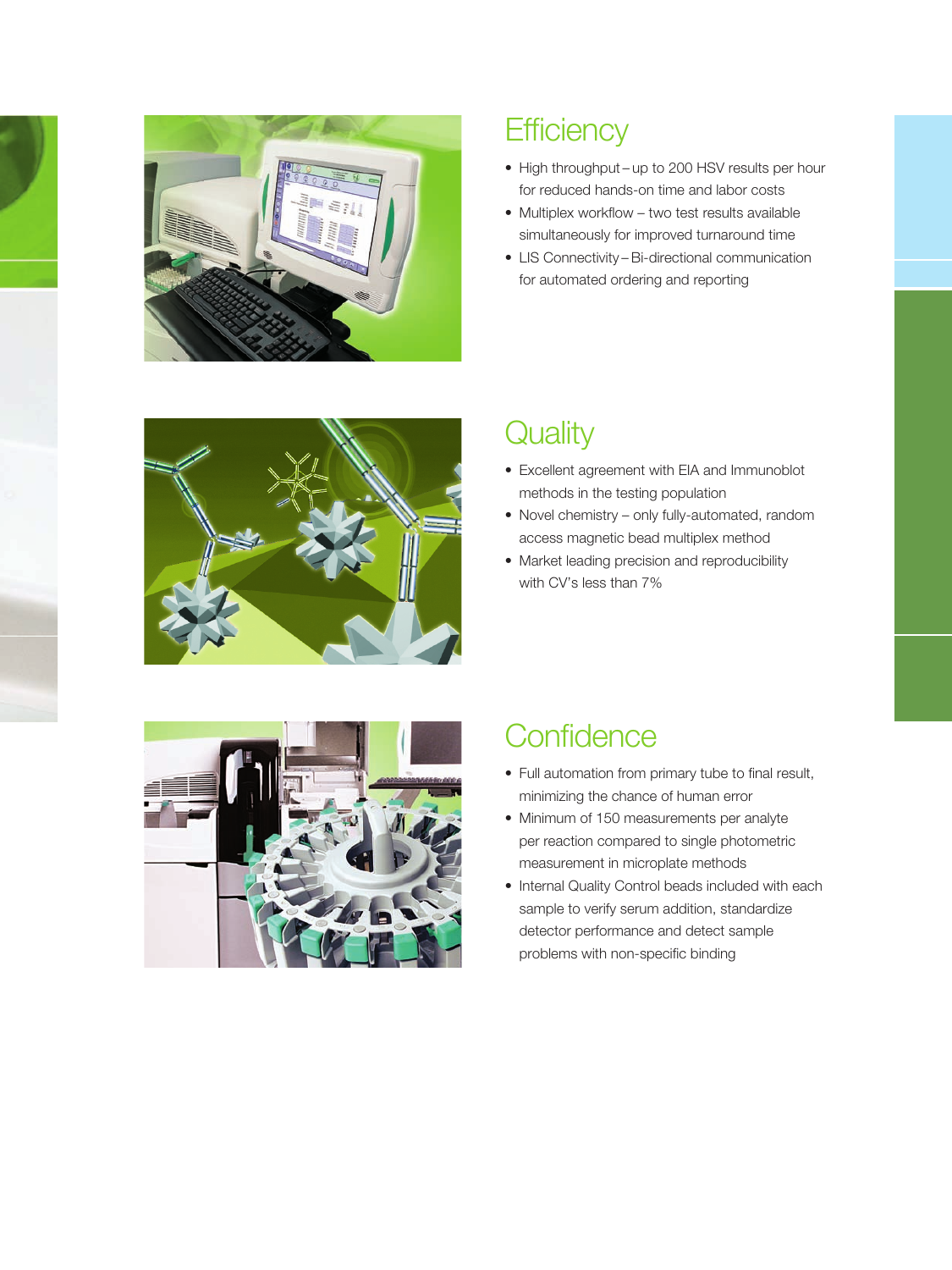## **Comparison with Immunoblot Method**

|                                                             |                                         | BioPlex <sup>"</sup> 2200 HSV-1 IqG     | BioPlex <sup>"</sup> 2200 HSV-2 IgG     |                                         |  |
|-------------------------------------------------------------|-----------------------------------------|-----------------------------------------|-----------------------------------------|-----------------------------------------|--|
| Population                                                  | % Sensitivity                           | % Specificity                           | % Sensitivity                           | % Specificity                           |  |
| <b>Sexually Active</b><br><b>Individuals</b><br>$(N = 575)$ | 97.6%<br>(400/410)<br>CI 95.6% to 98.7% | 94.5%<br>(155/164)<br>CI 89.9% to 97.1% | 90.7%<br>(223/246)<br>CI 86.4% to 93.7% | 98.8%<br>(325/329)<br>CI 96.9% to 99.5% |  |
| <b>Expectant Mothers</b><br>$(N = 399)$                     | 96.3%<br>(287/298)<br>CI 93.5% to 97.9% | 99.0%<br>(100/101)<br>CI 94.6% to 99.8% | 96.9%<br>(157/162)<br>CI 93.0% to 98.7% | 100%<br>(237/237)<br>CI 98.4% to 100%   |  |
| Low Prevalence:<br>$16-19$ years<br>$(N = 200)$             | 93.3%<br>(97/104)<br>CI 86.7% to 96.7%  | 97.9%<br>(94/96)<br>CI 92.7% to 99.4%   | N/A                                     | 97.8%<br>(181/185)<br>CI 94.6% to 99.2% |  |

## **Comparison with ELISA Method**

|                                         |                                         | BioPlex <sup>™</sup> 2200 HSV-1 IgG     | BioPlex <sup>™</sup> 2200 HSV-2 IgG     |                                         |  |
|-----------------------------------------|-----------------------------------------|-----------------------------------------|-----------------------------------------|-----------------------------------------|--|
| Population                              | $\frac{0}{0}$                           | $\frac{0}{0}$                           | $\%$                                    | $\frac{0}{0}$                           |  |
|                                         | <b>Positive Agreement</b>               | <b>Negative Agreement</b>               | <b>Positive Agreement</b>               | <b>Negative Agreement</b>               |  |
| <b>Sexually Active</b>                  | 98.5%                                   | 86.2%                                   | 94.7%                                   | 99.4%                                   |  |
| <b>Individuals</b>                      | (199/202)                               | (75/87)                                 | (108/114)                               | (171/172)                               |  |
| $(N = 575)$                             | CI 95.7% to 99.5%                       | CI 77.4% to 91.9%                       | CI 89.0% to 97.6%                       | CI 96.8% to 99.9%                       |  |
| <b>Expectant Mothers</b><br>$(N = 399)$ | 96.9%<br>(285/294)<br>CI 94.3% to 98.4% | 97.1%<br>(102/105)<br>CI 91.9% to 99.0% | 96.9%<br>(156/161)<br>CI 92.9% to 98.7% | 99.6%<br>(237/238)<br>CI 97.7% to 99.9% |  |
| Low Prevalence:                         | 92.3%                                   | 96.9%                                   | N/A                                     | 97.3%                                   |  |
| $16-19$ years                           | (96/104)                                | (93/96)                                 |                                         | (182/187)                               |  |
| $(N = 200)$                             | CI 85.5% to 96.1%                       | CI 91.2% to 98.9%                       |                                         | CI 93.9% to 98.9%                       |  |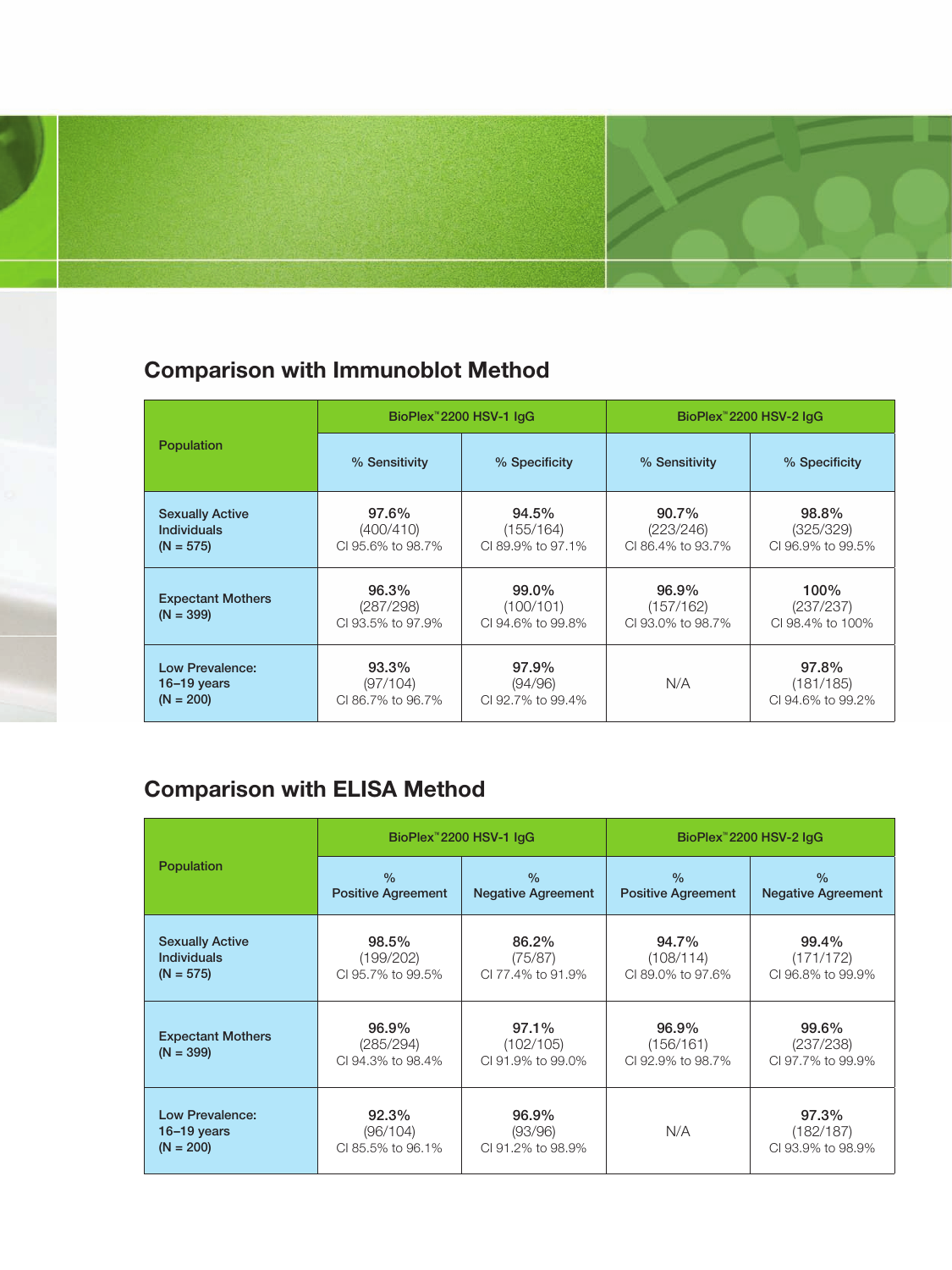### **Comparison with CDC Panel**

|                  | BioPlex <sup>™</sup> 2200 HSV-1 IqG |                 |                 |            | BioPlex <sup>"</sup> 2200 HSV-2 IqG |                 |                 |            |
|------------------|-------------------------------------|-----------------|-----------------|------------|-------------------------------------|-----------------|-----------------|------------|
|                  | $\frac{0}{0}$                       | 95%             | $\frac{0}{0}$   | 95%        | $\frac{0}{2}$                       | 95%             | $\frac{0}{0}$   | 95%        |
|                  | <b>Positive</b>                     | Confidence      | <b>Negative</b> | Confidence | <b>Positive</b>                     | Confidence      | <b>Negative</b> | Confidence |
|                  | Agreement                           | <b>Interval</b> | Agreement       | Interval   | Agreement                           | <b>Interval</b> | Agreement       | Interval   |
| <b>CDC Panel</b> | 100%                                | 92.8% to        | 96%             | 86.5% to   | 100%                                | 92.8% to        | 100%            | 92.8% to   |
| $(N = 100)$      | (50/50)                             | 100%            | (48/50)         | 98.9%      | (50/50)                             | 100%            | (50/50)         | 100%       |

#### **Agreement with CDC Panel**

The performance of the BioPlex™ 2200 HSV-1 & HSV-2 IgG kit was assessed using a masked, well-characterized HSV serum panel from the CDC. The panel consists of 24% HSV-1 and HSV-2 dual-positive samples, 50% HSV-1 positive and 50% HSV-1 negative samples and 48% HSV-2 positive and 52% HSV-2 negative samples. The BioPlex™ 2200 had 100% positive and negative agreement with commercially available ELISA assays for each analyte. 1 <sup>1</sup> Excluding Equivocals

## **BioPlex™ 2200 HSV-1 & HSV-2 Design**

#### **BioPlex™ 2200 HSV-1 & HSV-2 Technology**

- • BioPlex™ 2200 HSV-1 & HSV-2 is type specific
- Targets the gG1 and gG2 antigens
- Targets the 50% homology that differentiates HSV-1 from HSV-2

#### **What Differentiates BioPlex™ 2200 HSV-1 & HSV-2?**

- Uses recombinant gG1 and synthetic peptide p8C:BSA derived from gG2 sequence
- • Synthetic peptide is unique to HSV-2 (based on sequence analysis) – *patented*
- Allows type-specific recognition without potential non-specific cross-reactivity (that could be seen in other type-specific products)